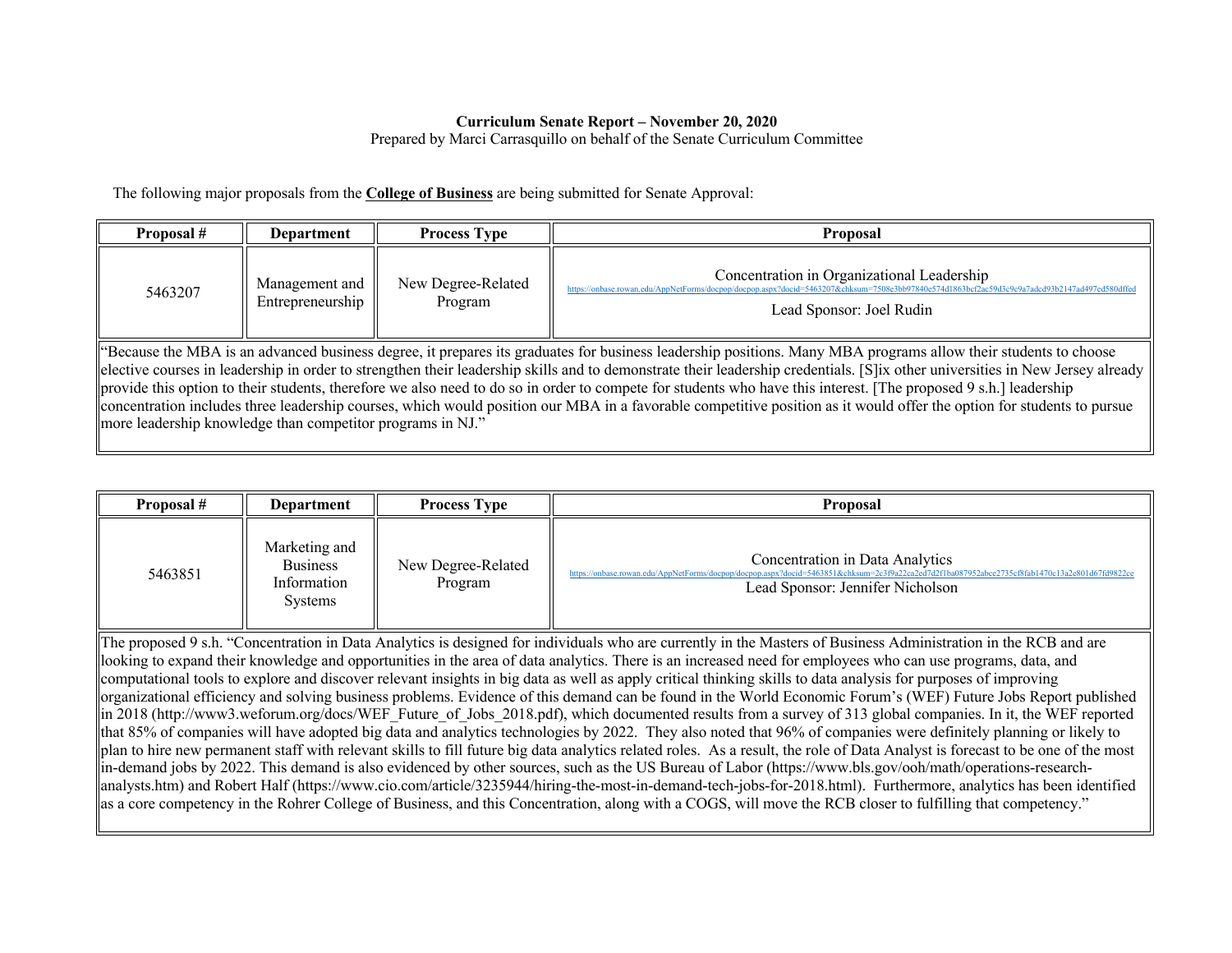The following major proposals from the **College of Business** are being submitted for Senate Approval:

| Proposal #                                                                                                                                                                                                                                                                                                                                                                                                                                                                                                                                                                                                                                                                                                                                                             | Department                                                        | <b>Process Type</b>           | <b>Proposal</b>                                                                                                                                                                                                                      |  |
|------------------------------------------------------------------------------------------------------------------------------------------------------------------------------------------------------------------------------------------------------------------------------------------------------------------------------------------------------------------------------------------------------------------------------------------------------------------------------------------------------------------------------------------------------------------------------------------------------------------------------------------------------------------------------------------------------------------------------------------------------------------------|-------------------------------------------------------------------|-------------------------------|--------------------------------------------------------------------------------------------------------------------------------------------------------------------------------------------------------------------------------------|--|
| 5463831                                                                                                                                                                                                                                                                                                                                                                                                                                                                                                                                                                                                                                                                                                                                                                | Marketing and<br><b>Business</b><br>Information<br><b>Systems</b> | New Degree-Related<br>Program | Certificate of Graduate Study in Data Analytics<br>https://onbase.rowan.edu/AppNetForms/docpop/docpop.aspx?docid=5463831&chksum=8b625a919008381526caf23cd8d8551309dea0e3a89aa33edf58a996f005e21a<br>Lead Sponsor: Jennifer Nicholson |  |
| The proposed 9 s.h. "COGS in Data Analytics is designed for individuals who already have earned a Bachelor's degree and are looking to expand their knowledge and<br>opportunities in the area of data analytics. There is an increased need for employees who can use programs, data, and computational tools to explore and discover<br>relevant insights in big data as well as apply critical thinking skills to data analysis for purposes of improving organizational efficiency and solving business problems.<br>[] While this COGS can be pursued independently as a standalone credential, it can also serve as a complementary offering to the MBA program. It is designed so<br>that it can be utilized as a modular component for stacking with the MBA." |                                                                   |                               |                                                                                                                                                                                                                                      |  |

| Proposal #                                                                                                                                                                   | Department                                                                                                                                                                                                                                                                                                                       | <b>Process Type</b>           | <b>Proposal</b>                                                                                                                                                                                                  |  |  |
|------------------------------------------------------------------------------------------------------------------------------------------------------------------------------|----------------------------------------------------------------------------------------------------------------------------------------------------------------------------------------------------------------------------------------------------------------------------------------------------------------------------------|-------------------------------|------------------------------------------------------------------------------------------------------------------------------------------------------------------------------------------------------------------|--|--|
| 5463285                                                                                                                                                                      | Marketing and<br><b>Business</b><br>Information<br><b>Systems</b>                                                                                                                                                                                                                                                                | New Degree-Related<br>Program | Minor in Business Analytics<br>https://onbase.rowan.edu/AppNetForms/docpop/docpop.aspx?docid=5463285&chksum=2a72466ec5a02de7a58e750f9f5c7e38a23459573d7bfdcf8d65a7a762f1d5ea<br>Lead Sponsor: Jennifer Nicholson |  |  |
|                                                                                                                                                                              | "Today's organizations are collecting and storing vast amounts of data, and there is an increased need for employees who can apply critical thinking skills to data<br>analysis for purposes of implementing organizational strategies and even creating competitive advantage. Business Analytics encompasses the processes and |                               |                                                                                                                                                                                                                  |  |  |
|                                                                                                                                                                              | techniques by which businesses transform raw data into meaningful information to gain new insights and improve strategic decision-making. Business analytics is a                                                                                                                                                                |                               |                                                                                                                                                                                                                  |  |  |
| multi-disciplined field, and according to the International Institute of Business Analysis, business analysis skills are becoming foundational in a variety of career paths. |                                                                                                                                                                                                                                                                                                                                  |                               |                                                                                                                                                                                                                  |  |  |
| The US Dept of Labor has projected a 14% increase in jobs related to Business Analysis between 2018 and 2028, which is 9% higher than the average growth rate for            |                                                                                                                                                                                                                                                                                                                                  |                               |                                                                                                                                                                                                                  |  |  |
| all occupations (https://www.bls.gov/ooh/business-and-financial/management-analysts.htm#tab-6). Furthermore, Business Analytics has been identified as a core                |                                                                                                                                                                                                                                                                                                                                  |                               |                                                                                                                                                                                                                  |  |  |
| competency in the Rohrer College of Business, and this minor will move the RCB closer to fulfilling that competency. The [proposed 18 s.h.] minor will be multi-             |                                                                                                                                                                                                                                                                                                                                  |                               |                                                                                                                                                                                                                  |  |  |
| disciplinary and will complement any of the RCB majors."                                                                                                                     |                                                                                                                                                                                                                                                                                                                                  |                               |                                                                                                                                                                                                                  |  |  |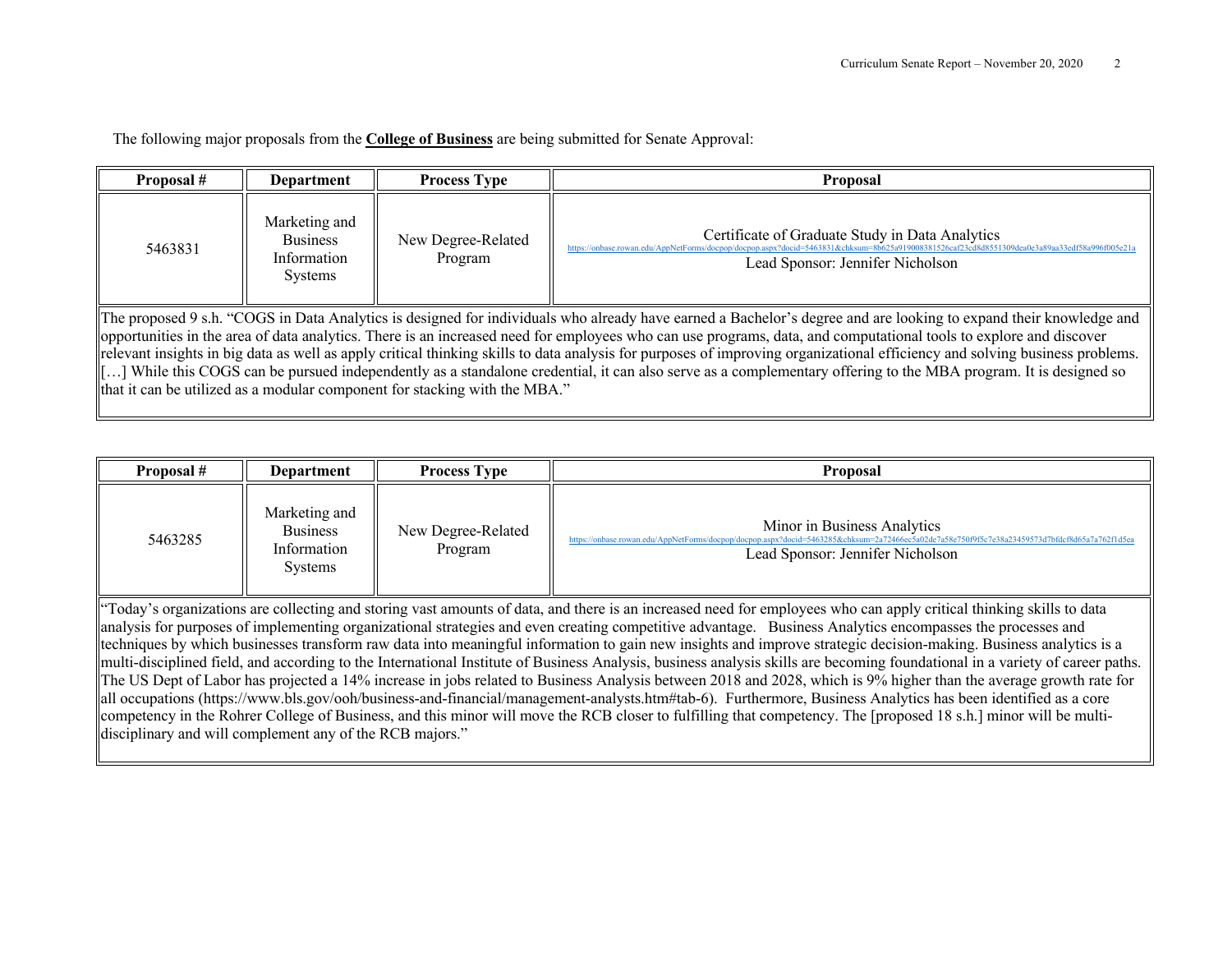The following major proposals from the **College of Engineering** are being submitted for Senate Approval:

| Proposal #                                                                                                                                                                                                                                                                                                                                                                                                                                                                                                                                                                                                                                                                                                                                                                                                                                                                                                                                                                                                                                                                                                             | Department                               | <b>Process Type</b>           | <b>Proposal</b>                                                                                                                                                                                                         |  |
|------------------------------------------------------------------------------------------------------------------------------------------------------------------------------------------------------------------------------------------------------------------------------------------------------------------------------------------------------------------------------------------------------------------------------------------------------------------------------------------------------------------------------------------------------------------------------------------------------------------------------------------------------------------------------------------------------------------------------------------------------------------------------------------------------------------------------------------------------------------------------------------------------------------------------------------------------------------------------------------------------------------------------------------------------------------------------------------------------------------------|------------------------------------------|-------------------------------|-------------------------------------------------------------------------------------------------------------------------------------------------------------------------------------------------------------------------|--|
| 5462013                                                                                                                                                                                                                                                                                                                                                                                                                                                                                                                                                                                                                                                                                                                                                                                                                                                                                                                                                                                                                                                                                                                | Experiential<br>Engineering<br>Education | New Degree-Related<br>Program | Concentration: "Ph.D. in Engineering with Engineering Education Concentration"<br>https://onbase.rowan.edu/AppNetForms/docpon/docpon.aspx?docid=5462013&chksum=7ff962ed245ca97126a48e1fc<br>Lead Sponsor: Cheryl Bodnar |  |
| The proposed Concentration in Engineering Education "is unique from other existing [graduate] concentrations in the college due to its emphasis on the conduct of<br>educational research within the context of engineering. As such, this concentration provides the foundational elements that doctoral students will need to engage with<br>in order to properly situate their research work within the social sciences field and be able to ethically and reliably collect and analyze data that can impact engineering<br>education practices in the future. [] This is an 18 s.h. Concentration as it is important for the students to gain both breadth and depth in engineering education to<br>prepare them for further research in this ever evolving and expanding field. Students are required to take four specific courses (12 s.h.) [] that provide them breadth<br>of knowledge. Then they also are obligated to take two additional courses (6 s.h.) of their choosing, that they pick from a separate electives course bank, which will<br>build their depth of knowledge in engineering education." |                                          |                               |                                                                                                                                                                                                                         |  |

| Proposal #                                                                                                                                                            | <b>Department</b>                         | <b>Process Type</b>           | Proposal                                                                                                                                                                                                                                               |  |
|-----------------------------------------------------------------------------------------------------------------------------------------------------------------------|-------------------------------------------|-------------------------------|--------------------------------------------------------------------------------------------------------------------------------------------------------------------------------------------------------------------------------------------------------|--|
| 5461611                                                                                                                                                               | Civil and<br>Environmental<br>Engineering | New Degree-Related<br>Program | Certificate of Undergraduate Study in Water Resources Engineering<br>https://onbase.rowan.edu/AppNetForms/doepop/doepop.aspx?docid=5461611&chksum=401aa9435770d13106f6218f1811d6880d5620f027c15b55d5fd1aa7c541a441<br>Lead Sponsor: Jagadish Torlapati |  |
| The proposed 12 s.h. "Certificate of Undergraduate Study in Water Resources Engineering will allow students to increase the depth and breadth of knowledge in water   |                                           |                               |                                                                                                                                                                                                                                                        |  |
| resources engineering fundamentals. The coursework is designed for immediate transference to water resources engineering design application in the United States.     |                                           |                               |                                                                                                                                                                                                                                                        |  |
| This CUGS will be attractive to students who have fundamental knowledge in civil engineering, but desire additional skills and formal education in the field of water |                                           |                               |                                                                                                                                                                                                                                                        |  |
| resources engineering [and] will provide students with the necessary tools required by the water resources design industry, which is heavily represented in our       |                                           |                               |                                                                                                                                                                                                                                                        |  |

geographic area. We therefore expect that students who will complete this CUGS will be marketable and career-ready upon completion. All courses will be taught by highly qualified faculty with expertise in water resources engineering, environmental sciences, or planning and geography."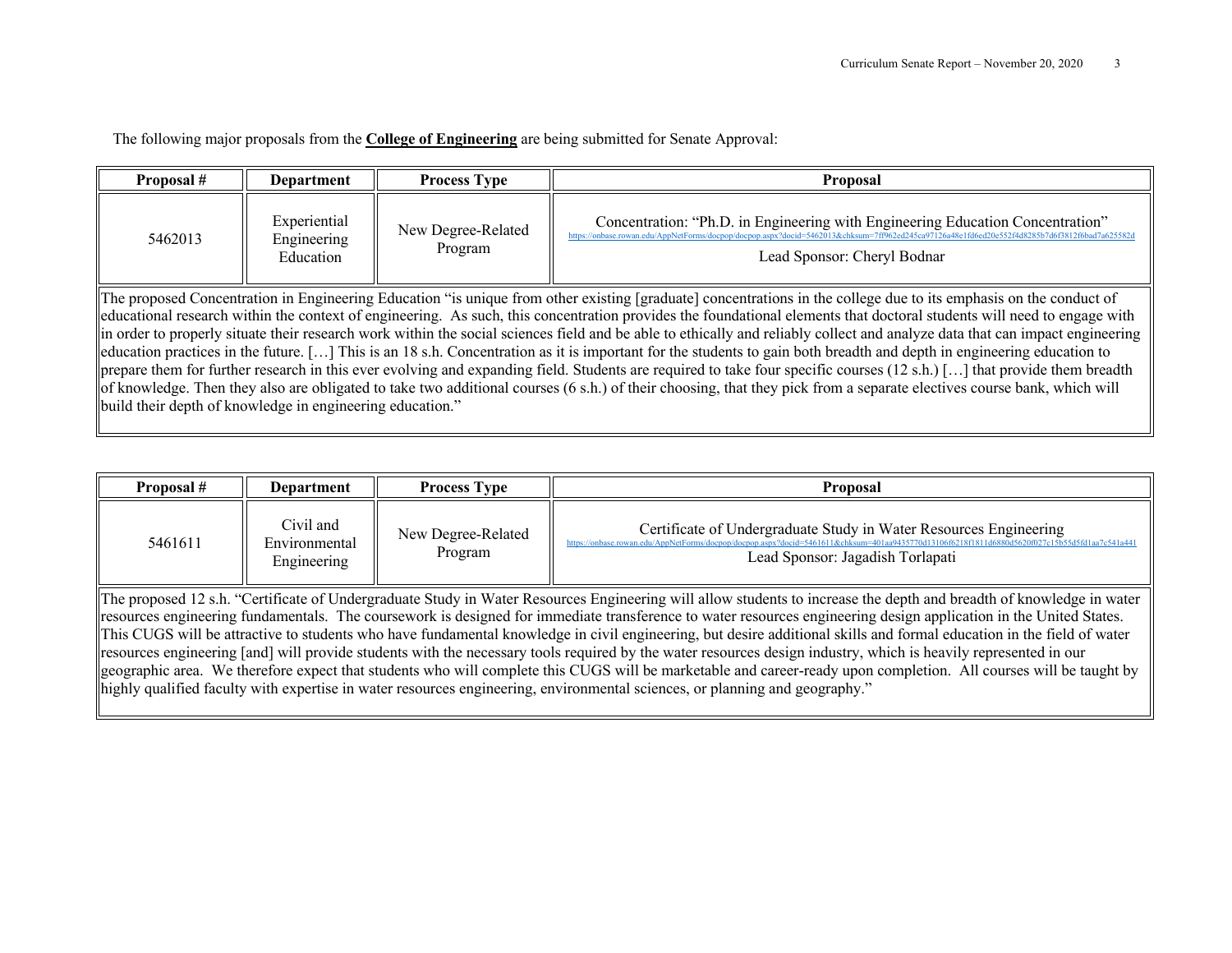The following major proposals from the **College of Engineering** are being submitted for Senate Approval:

| Proposal #                                                                                                                                                                                                                                                                                                                                                                                                                                                                                                                                                                                                                                                                                                                                                                                                                                                                                                                                                                                                                                                                                                                                                                                                                                                                                                                                                                                                                                                                                                  | Department                                | <b>Process Type</b>           | <b>Proposal</b>                                                                                |
|-------------------------------------------------------------------------------------------------------------------------------------------------------------------------------------------------------------------------------------------------------------------------------------------------------------------------------------------------------------------------------------------------------------------------------------------------------------------------------------------------------------------------------------------------------------------------------------------------------------------------------------------------------------------------------------------------------------------------------------------------------------------------------------------------------------------------------------------------------------------------------------------------------------------------------------------------------------------------------------------------------------------------------------------------------------------------------------------------------------------------------------------------------------------------------------------------------------------------------------------------------------------------------------------------------------------------------------------------------------------------------------------------------------------------------------------------------------------------------------------------------------|-------------------------------------------|-------------------------------|------------------------------------------------------------------------------------------------|
| 5456924                                                                                                                                                                                                                                                                                                                                                                                                                                                                                                                                                                                                                                                                                                                                                                                                                                                                                                                                                                                                                                                                                                                                                                                                                                                                                                                                                                                                                                                                                                     | Civil and<br>Environmental<br>Engineering | New Degree-Related<br>Program | Certificate of Undergraduate Study in Transportation Engineering<br>Lead Sponsor: Will Riddell |
| "The BS in Civil Engineering degree at Rowan University is designed to foster and graduate civil engineers who are exposed to all fields of civil engineering. This<br>approach is in keeping with the philosophy of our accreditation board (ABET) and professional society (ASCE). However, this approach necessarily limits the extent<br>to which students can specialize on specific fields of civil engineering in the context of a BS degree. Historically, civil engineers developed skills in specialized fields<br>of civil engineering through a Masters degree. [] The [proposed 12 s.h.] CUGS in Transportation Engineering will allow students to increase the depth and breadth of<br>knowledge in transportation engineering fundamentals during their undergraduate studies. This will allow students to graduate from Rowan University better prepared<br>for a career specifically in Transportation Engineering than they would with just the BS degree, and provide them with an additional credential beyond the BS, yet prior<br>to earning a MS degree. The additional coursework and credential will make students more attractive to employers in Transportation Engineering. Completion of this<br>CUGS will provide students with the necessary tools required by the transportation design industry, which is heavily represented in our geographic area and hires many<br>of our students upon graduation, supporting the pillar of being an Economic Engine for the region." |                                           |                               |                                                                                                |

| Proposal #                                                                                                                                                          | Department                                                                                                                                                                   | <b>Process Type</b>           | <b>Proposal</b>                                                                                                                                                    |  |  |
|---------------------------------------------------------------------------------------------------------------------------------------------------------------------|------------------------------------------------------------------------------------------------------------------------------------------------------------------------------|-------------------------------|--------------------------------------------------------------------------------------------------------------------------------------------------------------------|--|--|
| 5456287                                                                                                                                                             | Civil and<br>Environmental<br>Engineering                                                                                                                                    | New Degree-Related<br>Program | Certificate of Undergraduate Study in Environmental Engineering<br>Lead Sponsor: Will Riddell                                                                      |  |  |
|                                                                                                                                                                     | "The BS in Civil Engineering degree at Rowan University is designed to foster and graduate civil engineers who are exposed to all fields of civil engineering. This          |                               |                                                                                                                                                                    |  |  |
|                                                                                                                                                                     |                                                                                                                                                                              |                               | approach is in keeping with the philosophy of our accreditation board (ABET) and professional society (ASCE). However, this approach necessarily limits the extent |  |  |
|                                                                                                                                                                     | to which students can specialize in specific fields of civil engineering in the context of a BS degree. Historically, civil engineers developed skills in specialized fields |                               |                                                                                                                                                                    |  |  |
| of civil engineering through a Masters degree or years of professional practice. The [proposed 12-14 s.h.] CUGS in Environmental Engineering will allow students to |                                                                                                                                                                              |                               |                                                                                                                                                                    |  |  |
| increase the depth and breadth of knowledge in environmental engineering fundamentals during their undergraduate studies. This will allow students to graduate from |                                                                                                                                                                              |                               |                                                                                                                                                                    |  |  |
|                                                                                                                                                                     | Rowan University better prepared for a career specifically in environmental engineering than they would with just the BS degree, and provide them with an additional         |                               |                                                                                                                                                                    |  |  |

credential beyond the BS, yet prior to earning a MS degree. The additional coursework and credential will make students more attractive to employers in Environmental Engineering. […] Completion of this CUGS will provide students with the necessary tools required by the environmental engineering industry, which is heavily represented in our geographic area and hires many of our students upon graduation, supporting the pillar of being an Economic Engine for the region."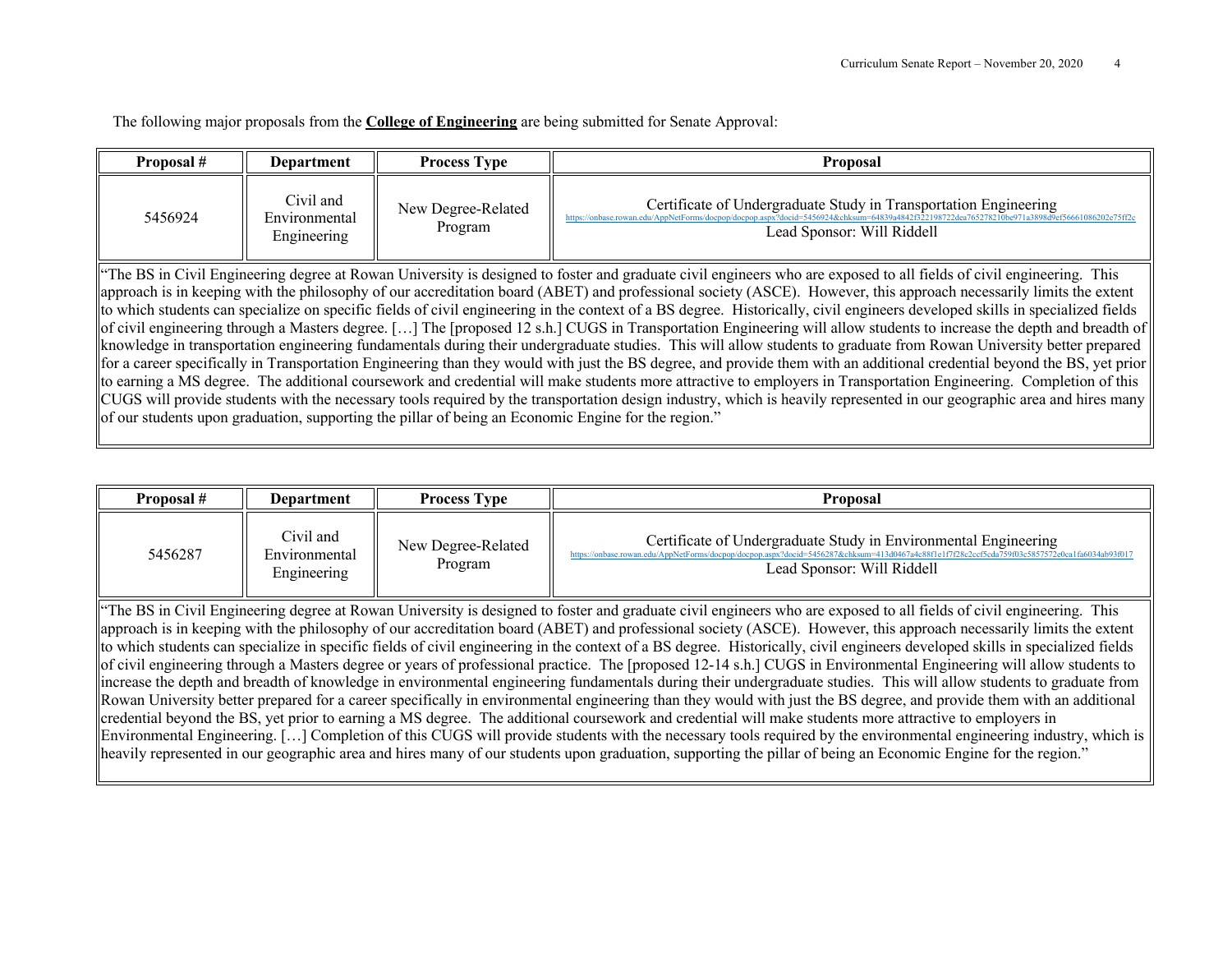The following major proposals from the **College of Engineering** are being submitted for Senate Approval:

| Proposal #                                                                                                                                                                                                                                                                                                                                                                                                                                                                                                                                                                                                                                                                                                                                                                                                                                                                                                                                                                                                                                                                                                                                                                                                                                                                                                                                                                                                                                                                                                                                             | <b>Department</b>                         | <b>Process Type</b>           | Proposal                                                                                     |
|--------------------------------------------------------------------------------------------------------------------------------------------------------------------------------------------------------------------------------------------------------------------------------------------------------------------------------------------------------------------------------------------------------------------------------------------------------------------------------------------------------------------------------------------------------------------------------------------------------------------------------------------------------------------------------------------------------------------------------------------------------------------------------------------------------------------------------------------------------------------------------------------------------------------------------------------------------------------------------------------------------------------------------------------------------------------------------------------------------------------------------------------------------------------------------------------------------------------------------------------------------------------------------------------------------------------------------------------------------------------------------------------------------------------------------------------------------------------------------------------------------------------------------------------------------|-------------------------------------------|-------------------------------|----------------------------------------------------------------------------------------------|
| 5456146                                                                                                                                                                                                                                                                                                                                                                                                                                                                                                                                                                                                                                                                                                                                                                                                                                                                                                                                                                                                                                                                                                                                                                                                                                                                                                                                                                                                                                                                                                                                                | Civil and<br>Environmental<br>Engineering | New Degree-Related<br>Program | Certificate of Undergraduate Study in Geotechnical Engineering<br>Lead Sponsor: Will Riddell |
| "The BS in Civil Engineering degree at Rowan University is designed to foster and graduate civil engineers who are exposed to all fields of civil engineering. This<br>approach is in keeping with the philosophy of our accreditation board (ABET) and professional society (ASCE). However, this approach necessarily limits the extent<br>to which students can specialize in specific fields of civil engineering in the context of a BS degree. Historically, civil engineers developed skills in specialized fields<br>of civil engineering through a Masters degree or years of professional practice. The [proposed 12 s.h.] CUGS in Geotechnical Engineering will allow students to take<br>courses specific to Geotechnical Engineering as well as courses that will establish a background in the related field of Geology. This will allow students to graduate<br>from Rowan University better prepared for a career specifically in geotechnical engineering than they would with just the BS degree, and provide them with an<br>additional credential beyond the BS, yet prior to earning a MS degree. The additional coursework and credential will make students more attractive to employers in<br>geotechnical engineering. [] Completion of this CUGS will provide students with the necessary tools required by the geotechnical engineering industry, which is<br>heavily represented in our geographic area and hires many of our students upon graduation, supporting the pillar of being an Economic Engine for the region." |                                           |                               |                                                                                              |

The following major proposals from the **College of Science and Mathematics** are being submitted for Senate Approval:

| Proposal #                                                                                                                                                                                                                                                                                                                                                                                                                                                                                                                                                                                        | <b>Department</b> | <b>Process Type</b> | <b>Proposal</b>                                                                                                                                                                                                                                        |  |
|---------------------------------------------------------------------------------------------------------------------------------------------------------------------------------------------------------------------------------------------------------------------------------------------------------------------------------------------------------------------------------------------------------------------------------------------------------------------------------------------------------------------------------------------------------------------------------------------------|-------------------|---------------------|--------------------------------------------------------------------------------------------------------------------------------------------------------------------------------------------------------------------------------------------------------|--|
| 5467622                                                                                                                                                                                                                                                                                                                                                                                                                                                                                                                                                                                           | Computer Science  | Quasi-Curricular    | Change the Name of an Existing Certificate of Graduate Study: from "COGS in Computational<br>Data Analytics" to "COGS in Computational Data Science"<br>https://onbase.rowan.edu/AppNetForms/docpop<br>Lead Sponsors: Anthony Breitzman and Jack Myers |  |
| In AY 2019-2020 the Department of Computer Science "renamed the minor, the MS degree, and the concentration from Data Analytics to Data Science. [] This<br>proposal brings the COGS in line with our other programs." When all of these programs were created, including the COGS, "the difference between 'Data Analytics'<br>and 'Data Science' was not clearly defined. Now that the two fields have evolved, it is apparent that [they are] actually 'Data Science' and not 'Data Analytics.' We<br>need to change the name of [the COGS] to ensure that we accurately reflect the content." |                   |                     |                                                                                                                                                                                                                                                        |  |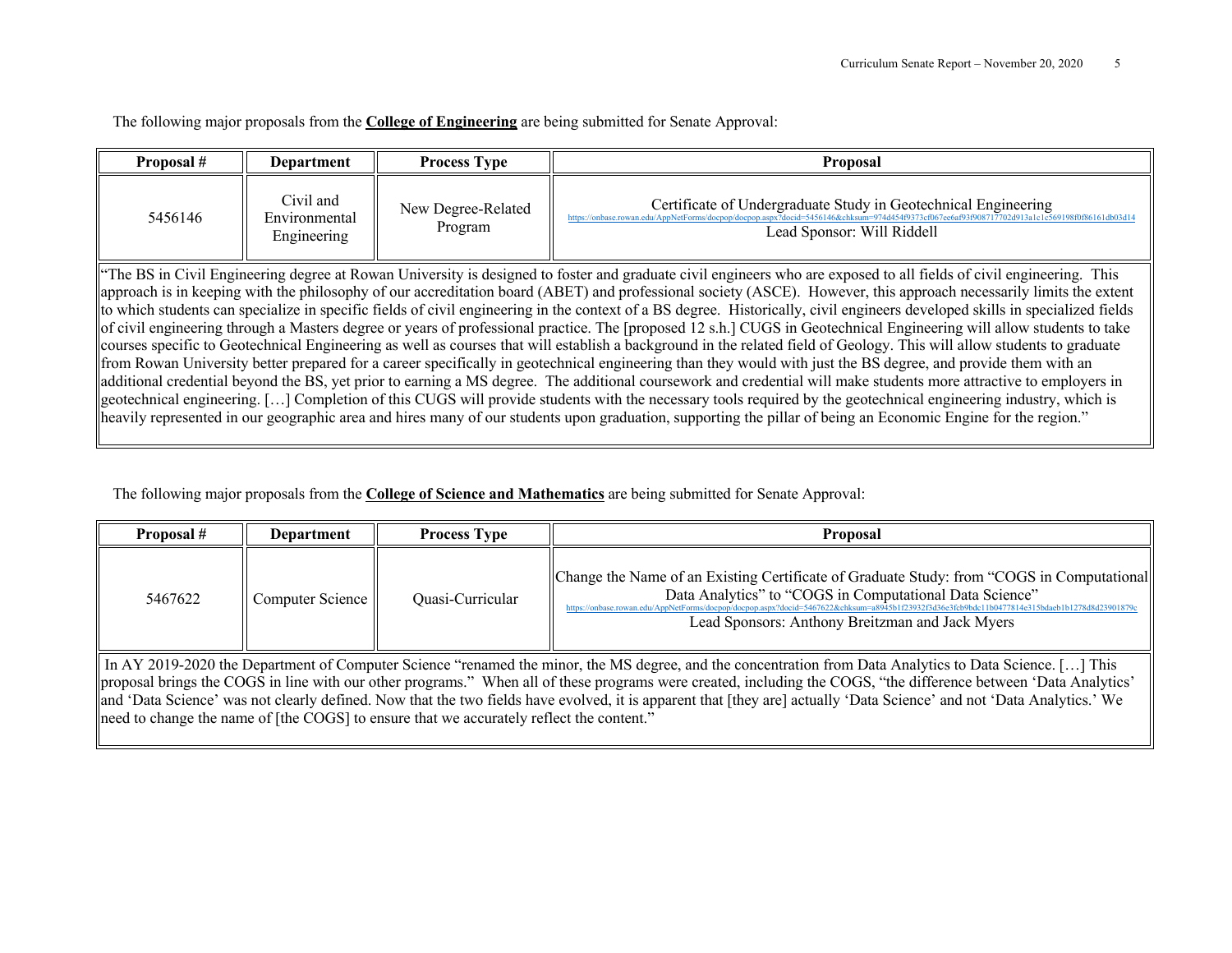The following major proposals from the **College of Science and Mathematics** are being submitted for Senate Approval:

| Proposal #                                                                                                                                                                                                                                                                                                                                                                                                                                                                                                                                                                                      | Department       | <b>Process Type</b> | <b>Proposal</b>                                                                                                                                                                                                                                                        |
|-------------------------------------------------------------------------------------------------------------------------------------------------------------------------------------------------------------------------------------------------------------------------------------------------------------------------------------------------------------------------------------------------------------------------------------------------------------------------------------------------------------------------------------------------------------------------------------------------|------------------|---------------------|------------------------------------------------------------------------------------------------------------------------------------------------------------------------------------------------------------------------------------------------------------------------|
| 5471562                                                                                                                                                                                                                                                                                                                                                                                                                                                                                                                                                                                         | Computer Science | Quasi-Curricular    | Retire the Certificate of Graduate Study (COGS) in Web Development<br>https://onbase.rowan.edu/AppNetForms/docpop/docpop.aspx?docid=5471562&chksum=f892c172873622ddc95929760d831a44662095d390f9872038f9ca09eb545dff<br>Lead Sponsors: Anthony Breitzman and Jack Myers |
| "The Web Development COGS has been extremely under-enrolled. The COGS consists of the only graduate Web Development course that we offer, along with three<br>tangential courses. The only 3 students who have declared this COGS in the last four years were students who enrolled in the Masters Degree, and added this COGS<br>the semester of their graduation because they happened to have taken the four courses in the COGS. Since we feel this COGS no longer adheres to our departmental<br>mission, nor is it a marketable offering for the university, we would like to retire it." |                  |                     |                                                                                                                                                                                                                                                                        |

The following major proposals from the **School of Health Professions** are being submitted for Senate Approval:

| Proposal #                                                                                                                                                                                                                                                                                                                                                                                                                                                                                                                                                                                                                                                                                                                                                                                                                                                                                                                                                                                                                                                                                                                                                                                                                                                                                                                                                                                                                                                                                                                                                                                                                                                                       | <b>Department</b>                     | <b>Process Type</b> | <b>Proposal</b>                                                                                                                                                                                        |
|----------------------------------------------------------------------------------------------------------------------------------------------------------------------------------------------------------------------------------------------------------------------------------------------------------------------------------------------------------------------------------------------------------------------------------------------------------------------------------------------------------------------------------------------------------------------------------------------------------------------------------------------------------------------------------------------------------------------------------------------------------------------------------------------------------------------------------------------------------------------------------------------------------------------------------------------------------------------------------------------------------------------------------------------------------------------------------------------------------------------------------------------------------------------------------------------------------------------------------------------------------------------------------------------------------------------------------------------------------------------------------------------------------------------------------------------------------------------------------------------------------------------------------------------------------------------------------------------------------------------------------------------------------------------------------|---------------------------------------|---------------------|--------------------------------------------------------------------------------------------------------------------------------------------------------------------------------------------------------|
| 5476823                                                                                                                                                                                                                                                                                                                                                                                                                                                                                                                                                                                                                                                                                                                                                                                                                                                                                                                                                                                                                                                                                                                                                                                                                                                                                                                                                                                                                                                                                                                                                                                                                                                                          | Health and<br><b>Exercise Science</b> | New Degree          | BA in Fitness Management<br>76823&chksum=7c6dd5030e7f5c5fe75ff89ce3c1c5505c64988adb9434e14fd0e0e7bb282d8c<br>https://onbase.rowan.edu/AppNetForms/docpop/docpop.aspx?docid<br>Lead Sponsor: Greg Biren |
| The proposed "BA in Fitness Management creates a pathway for students to receive an undergraduate degree with three of the four years at the community college<br>[Rowan College of South Jersey] making it more easily accessible than traditional four-year programs. It also provides a well-defined and specific route to fitness<br>related professions for students interested in those areas. This degree proposal supports Rowan's strategic pillar of Accessibility by creating a pathway for students to<br>receive an undergraduate degree with three of the four years at the community college making it more easily accessible than traditional four-year programs. It also<br>provides a well-defined and specific route to fitness related professions for students interested in those areas. [] The US Bureau of Labor Statistics 'projects<br>employment for most occupations in the fitness industry to grow at least 15%, much faster than the average for all occupations in all industries, through 2029. Fitness<br>trainers and aerobic instructors are projected to add the most jobs in these centers: about 31,000 over the 2018-2028 decade. This occupation also had the most<br>employment in the industry in 2018, accounting for nearly 1 in 3 jobs.' Students graduating from this program will find employment in commercial fitness centers,<br>strength and conditioning programs, community based programs such as the YMCA, cross fit gymnasiums. They can work as fitness instructors, personal trainers,<br>yoga/pilates instructors and managers of these programs. Some students may pursue opening of their own fitness facilities." |                                       |                     |                                                                                                                                                                                                        |